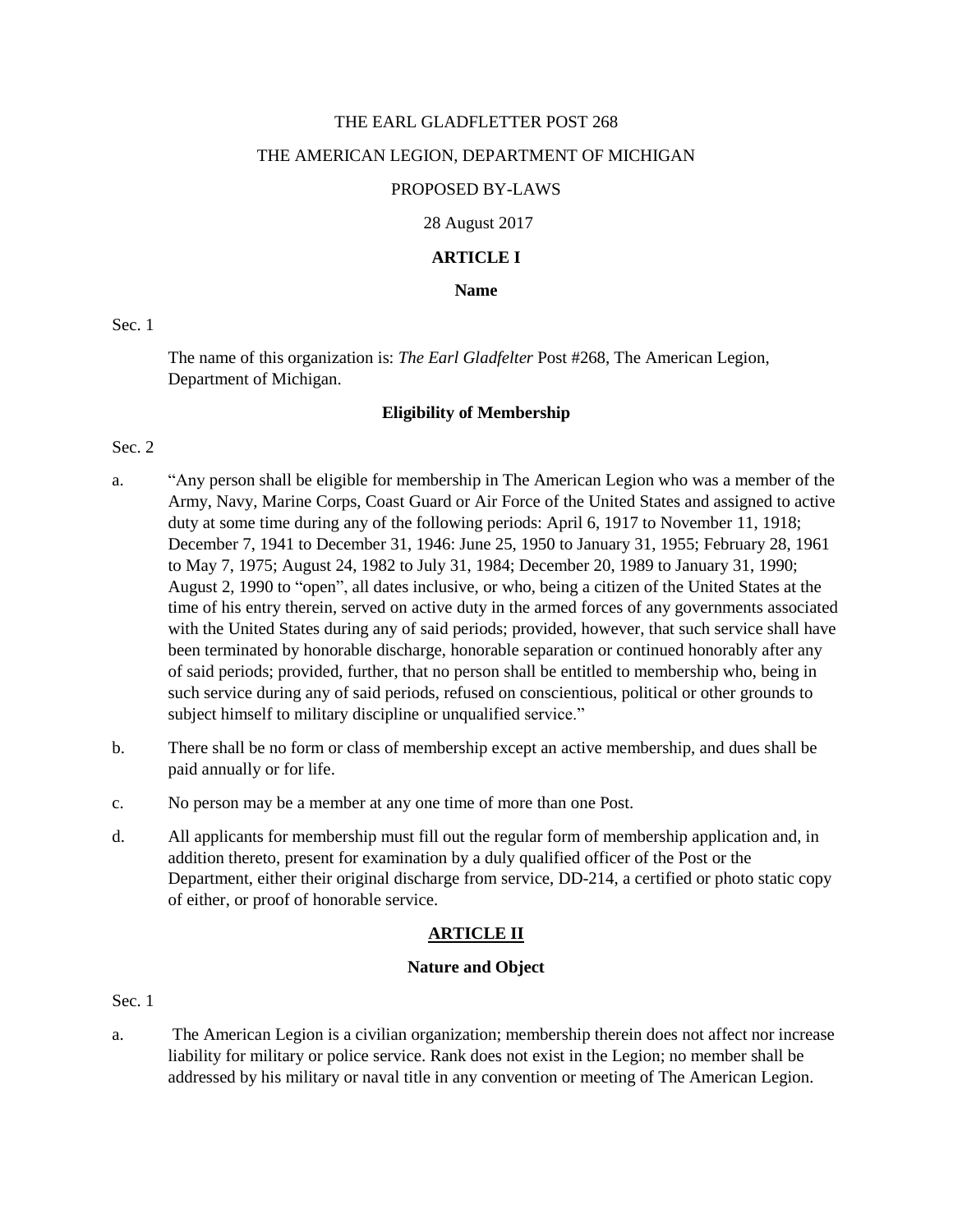b. The American Legion shall be absolutely non-political and shall not be used for the dissemination of partisan principles, nor for the promotion of the candidacy or any persons seeking public office or preferment.

# **Use of the Name and Emblem**

# Sec. 2

- a. The Department Officers are charged with resisting and restraining the unauthorized use of the name "The American Legion" or the emblem.
- b. The name "The American Legion" may be used only in carrying out the purposes of the organization by the Posts and the Department, in connection with appropriate language to indicate the Post or the Department name.
- c. The use of the emblem by the individual Legionnaire shall be limited to the wearing of the official insignia and to the possession of authorized jewelry or merchandise bearing the emblem.
- d. The use of the emblem by Posts shall be confined to using imprint of the emblem upon stationery and office supplies, upon Post publications and to the use of authorized regalia or merchandise bearing the emblem.
- e. Any other use of the name "The American Legion" or the emblem shall be subject to the approval of the National Adjutant, provided that the approval of the Department Commander has first been granted.

## **Limitations of Liabilities**

## Sec. 3

a. This Post shall incur, or cause to be incurred, no liability nor obligations whatever which shall subject to liability any other Post, subdivision, group of people, members of the American Legion, or other individuals, corporations or organizations.

# **ARTICLE III**

# **Meetings**

## Sec. 1

- a. Regular meeting of the Post shall be held in the club rooms of the Post on an appointed date and time as agreed upon in the Post Standing Orders.
- b. Post officers shall be elected at regular monthly meetings, the date to be governed by Departmental regulations.
- c. Special meetings maybe be called by the Post Commander or by a majority of the Executive Committee.
- d. Upon written request of five members, the Post Commander shall call a special meeting.
- e. Seven members of the Post shall constitute a quorum.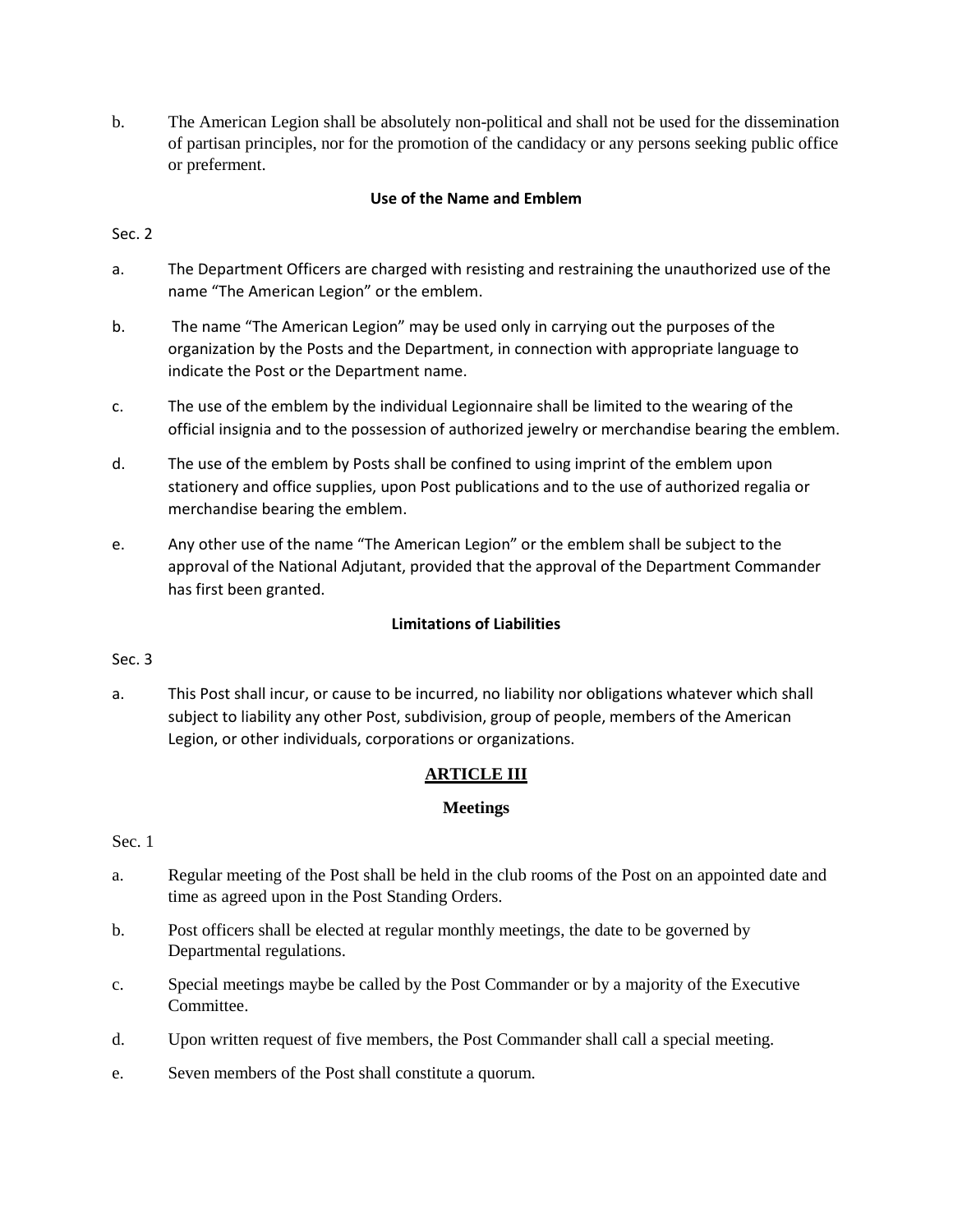# **ARTICLE IV**

## **Organization of Department**

Sec. 1

- a. The American Legion, Department of Michigan is a constituent part of and subordinate to The American Legion, a Federal Corporation organized by Act of Congress.
- b. The Department organization shall consist of the following Department Officers:

-Post Commander

- -1 ST Vice Commander
- -2 ND Vice Commander

-Adjutant

-Finance Officer

-Chaplin

-Sergeant at Arms

-Historian

-Service Officer

-Judge Advocate

c. Such Officers shall hold position for one year and shall be elected by members annually. They shall be installed at the  $1<sup>st</sup>$  meeting following elections.

# **The Executive Committee**

Sec. 2

- a. The Management and government of the Post shall be entrusted to a committee of 7 members to be known as the EXECUTIVE COMMITTEE.
- b. The Executive Committee of the Department shall consist of the Officers of the Department, the immediate Past Commander and National Executive Committeeman, together with District Commanders, as hereinafter provided.
- c. All Past Department Commanders, unless noted otherwise, shall be a member of the Executive Committee with voice, but without vote and without expenses, as long as he/she remains a member in good standing of a duly chartered American Legion Post in the Department of Michigan.
- d. The Executive Committee shall be made up of the Post Commander, Post Adjutant, Post Finance Officer, Immediate Past Commander and three members of the Post. One of the three members shall be elected annually for a term of two years, thus assuring one member being carried over as a counselor for the committee.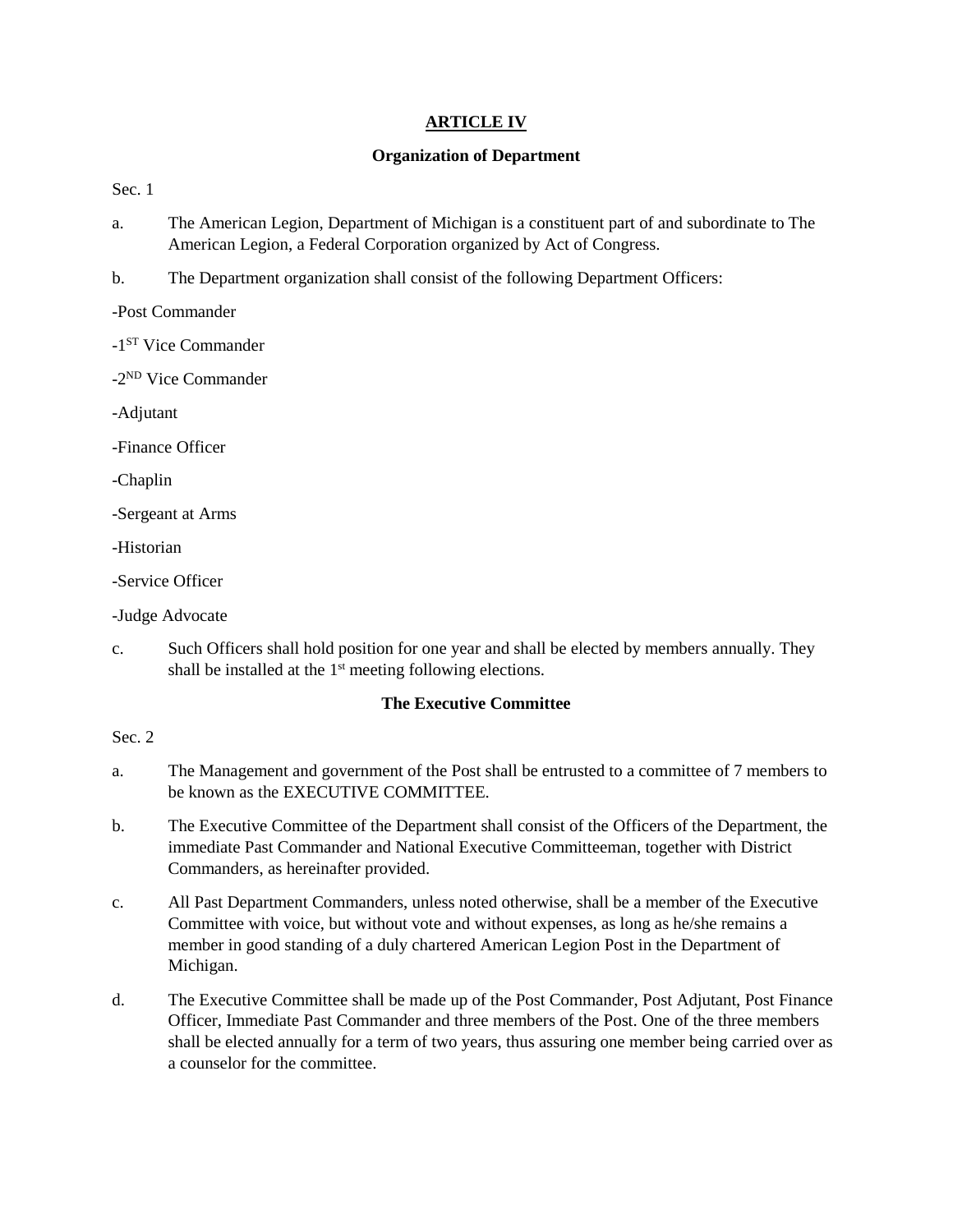e. All vacancies existing in the Executive Committee, or in any office of the Post from any cause other than the expiration of the term, shall be filled by a majority vote of the remaining members of the Executive Committee, and a person so appointed shall hold office for the unexpired term of the member of the committee or other officer whom he/she succeeds. A vacancy shall exist when a member or officer is absent from this Post for a continuous period considered detrimental to the interest of the Post by the Executive Committee.

#### **Post Executive Committee**

#### Sec. 3

- a. The Post Executive Committee shall meet for organization and such other business as may come before it at the call of the Post Commander within ten days after the installation of the new officers. Thereafter, the Post Executive Committee shall meet at the call of the Post Commander at least every month and as often as said Post Commander may deem necessary. The Post Commander shall call a meeting of the Post Executive upon the joint written request of four or more members of said Post Executive Committee. Four Members of the committee shall constitute a quorum. The Post Executive Committee will follow duties as described in the Post Officer's Guide and Manual of Ceremonies published by The American Legion and the Post Bilaws and Standing Orders.
- b. The Post Executive Committee shall hire such employees as may be necessary; shall furnish adequate binds for all persons having the custody of the post funds; shall authorize and approve all expenditures; shall hear the reports of post committees; and generally shall have charge of and be responsible for the management of the affairs of the Post.

## **ARTICLE V**

## **Duties and Powers of Post Officers**

## Sec. 1

- a. The officers of the Post shall consist of the Post Commander, Post 1<sup>st</sup> Vice Commander, Post 2<sup>nd</sup> Vice Commander, Post Adjutant, Post Finance Officer, Post Sergeant-at-Arms, Post Chaplain, Post Historian and Post Judge Advocate. Such Officers shall hold officer for one year and shall be elected by members annually. They shall be installed at the 1<sup>st</sup> meeting following elections.
- b. POST COMMANDER. It shall be the duty of the Post Commander to preside at all meetings of the Post and to have general supervision over the business and affairs of the Post, and such officer shall be the chief executive officer of the Post. He shall approve all orders directing the disbursement of the funds and shall make an annual report covering the business of the Post for the year, and recommendations for the ensuing year, which shall be read at the annual meeting and a copy thereof immediately forwarded to the Department Adjutant. He shall perform such other duties as directed by the Post. The Post Commander will follow duties as described in the Post Officer's Guide and Manual of Ceremonies published by The American Legion and the Post By-laws and Standing Orders.
- c. POST 1<sup>ST</sup> VICE COMMANDER. The Post 1<sup>st</sup> Vice Commander shall assume and discharge duties of the office of Post Commander and 1<sup>st</sup> Vice Commander when called upon by the Post Commander. The 1<sup>st</sup> Vice Commander will follow duties as described in the Post Officer's Guide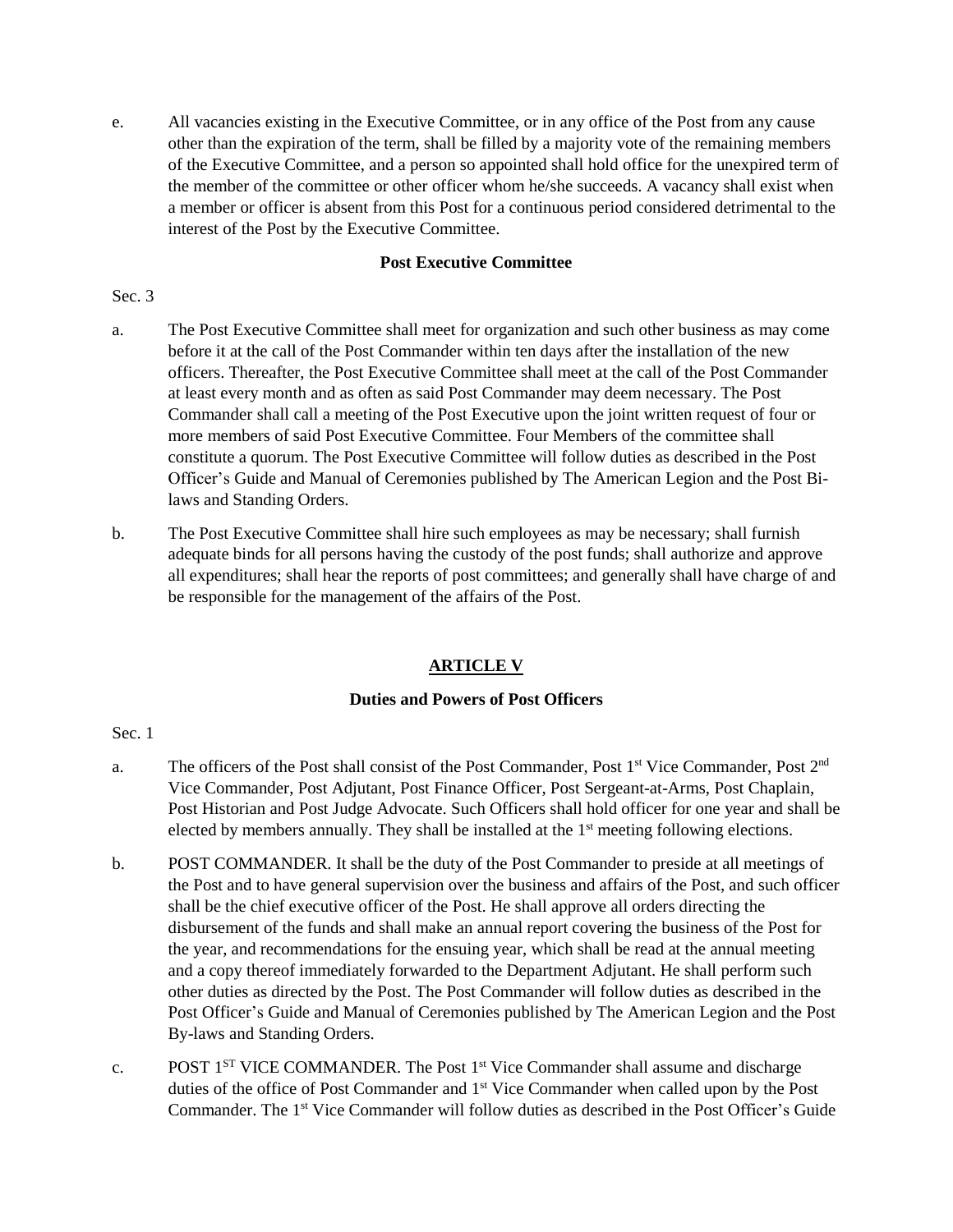and Manual of Ceremonies published by The American Legion and the Post By-laws and Standing Orders.

- d. POST  $2^{ND}$  VICE COMMANDER. The Post  $2^{ND}$  Vice Commander shall assume and discharge duties of the office of Post Commander and 1<sup>st</sup> Vice Commander when called upon by the Post Commander. The Post 2<sup>nd</sup> Vice Commander will follow duties as described in the Post Officer's Guide and Manual of Ceremonies published by The American Legion and the Post By-laws and Standing Orders.
- e. POST ADJUTANT. The Post Adjutant shall have charge of and keep a full and correct record of all proceedings of all meetings, keep such records as the Department and National organizations may require, render reports of membership annually or when called upon at a meeting, and under direction of the Post Commander handle all correspondence of the Post. The Post Adjutant will follow duties as described in the Post Officer's Guide and Manual of Ceremonies as well as the Adjutant's Guide published by The American Legion and the Post By-laws and Standing Orders.
- f. POST FINANCE OFFICER. The Post Finance Officer shall have charge of all finances and see that they are deposited in some local bank or banks and shall report once each month to the executive committee the condition of the finances of the Post, with such recommendations as he/she may deem expedient or necessary for the raising funds with which to carry on activities of the Post. He/she shall sign all checks disbursing the moneys of the Post. The Post shall furnish such surety bond in such sum as shall be fixed by the Department Executive Committee. The Post Finance Officer will follow duties as described in the Post Officer's Guide and Manual of Ceremonies published by The American Legion and the Post By-laws and Standing Orders.
- g. POST CHAPLAIN. The Post Chaplain shall be charged with the spiritual welfare of the Post comrades and will offer divine but non-sectarian service in the event of dedications, funerals, public functions, etc, adhere to such ceremonial rituals as are recommended by the National or Department headquarters from time to time. The Post Chaplain will follow duties as described in the Post Officer's Guide and Manual of Ceremonies published by The American Legion and the Post By-laws and Standing Orders.
- h. Post SERGEANT AT ARMS. The Post Sergeant at Arms shall preserve order at all times as all meetings and shall perform such other duties as may be from time to time assigned to him/her by the Post Executive Committee. The Post Sergeant at Arms will follow duties as described in the Post Officer's Guide and Manual of Ceremonies published by The American Legion and the Post By-laws and Standing Orders.
- i. POST HISTORIAN. The Post Historian shall keep a cumulative record of the Post activities and achievements as well as maintain the lineage of the Post and its members through preservation of historical and present-day documents pertaining to the Post and its members. The Post Historian will follow duties as described in the Post Officer's Guide and Manual of Ceremonies published by The American Legion and the Post By-laws and Standing Orders.
- j. POST SERVICE OFFICER. The Post Service officer is responsible for bringing to the attention of the veterans, their dependents in his/her Post and community all of the rights and benefits granted to them by a grateful Nation through laws enacted by Congress of the United States. He/she will also maintain a list of trained and qualified persons able to assist veterans and dependents with claiming the benefits made available to them by a grateful Nation. The Post Service Officer will remain vigilant of new and upcoming legislation regarding the before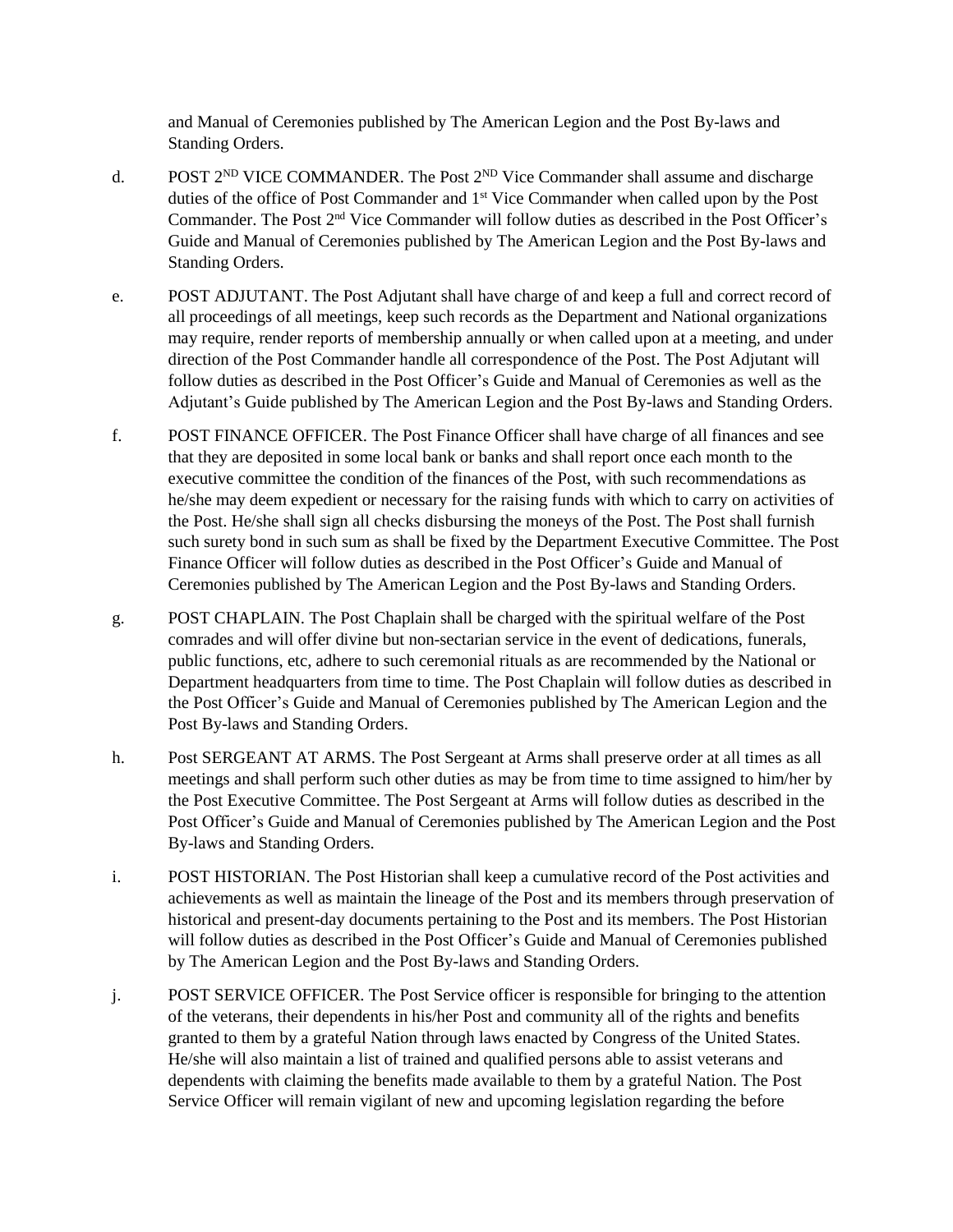mentioned people and will report such legislation to the Post once a month. The Post Service Officer will follow duties as described in the Post Officer's Guide and Manual of Ceremonies published by The American Legion and the Post By-laws and Standing Orders.

k. POST JUDGE ADVOCATE. The Post Judge Advocate is responsible for supplying professional advice in the conduct of the post business or to procure counsel. He is the guardian of the constitutional form of post government. The Post Judge Advocate will follow duties as described in the Post Officer's Guide and Manual of Ceremonies published by The American Legion and the Post By-laws and Standing Orders.

## **Delegates**

#### Sec. 2

Delegates and alternates to department and national conventions shall be elected at regular monthly meetings, the date to comply with departmental regulations.

## **ARTICLE VI**

#### **Dues**

#### Sec. 1

- a. The amount of annual dues payable by each member of the Post to maintain each member in good standing, shall be determined at the regular meeting following the State Convention.
- b. Arrears in Dues —The State Department sets a date and time for renewal of membership for each year. If members fail to pay dues for the current year by the appointed time their membership will be considered canceled. Members may pay for the next year without need of submitting a membership request as they stay on State records for two consecutive years before being dropped from the rosters. Once those years have expired the member will need to go through the process of being voted back into the Post.
- c. Members delinquent in payment of dues may be re-instated only upon compliance with departmental regulation.

#### **Revenue**

## Sec. 2

a. The revenue of the Department shall be derived from annual membership dues and from such other sources as may be approved by the Department Executive Committee.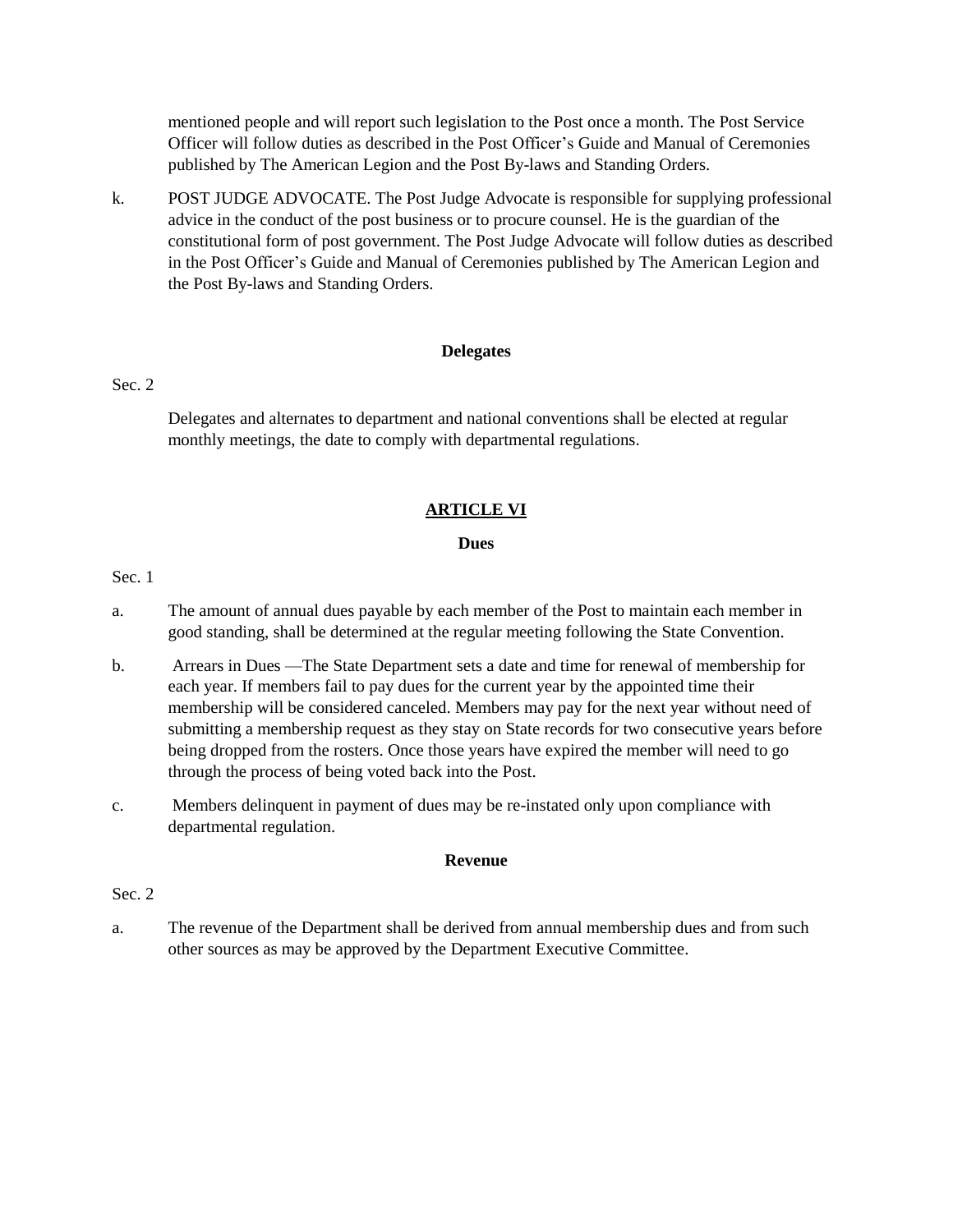## **Article VII**

## **A Department Auxiliary**

## Sec 3.

- a. The American Legion, Department of Michigan recognizes an Auxiliary organization, known as the *American Legion Auxiliary*, Department of Michigan.
- b. The Auxiliary shall be governed by such rules and regulations as may be prescribed by the National Executive Committee and thereafter approved by The American Legion, Department of Michigan.
- c. In the absence of rules and regulations governing the Auxiliary, promulgated by the National Executive Committee, the Department Executive Committee may provide for the organization and administration of Auxiliary units within the Department.

## **ARTICLE VIII**

#### **Appointments**

#### Sec. 1

All committees necessary for the proper running of the post shall be appointed by the executive committee at their first meeting after annual election. The committees shall consist of a chairman and as many members as is necessary.

#### **Resolutions**

## Sec. 2

All resolutions of state or national scope presented to this Post by a member or reported to this Post by a committee shall merely embody the opinions of the Post on the subject and copy of the same shall be forwarded to the department headquarters for its approval before any publicity is given or action other than mere passage by the Post is taken.

## **ARTICLE IX**

## **Notices**

## Sec. 1

- a. Every member shall furnish the Post adjutant with his or her address for mailing purposes.
- b. The Post Adjutant shall cause notice of the annual election to be given at least two weeks prior thereto.

## **Rules of Order**

# Sec. 2

All proceedings of this Post shall be conducted under the pursuant to Robert's Rules of Order, except as herein otherwise provided or in the Post Standing Orders.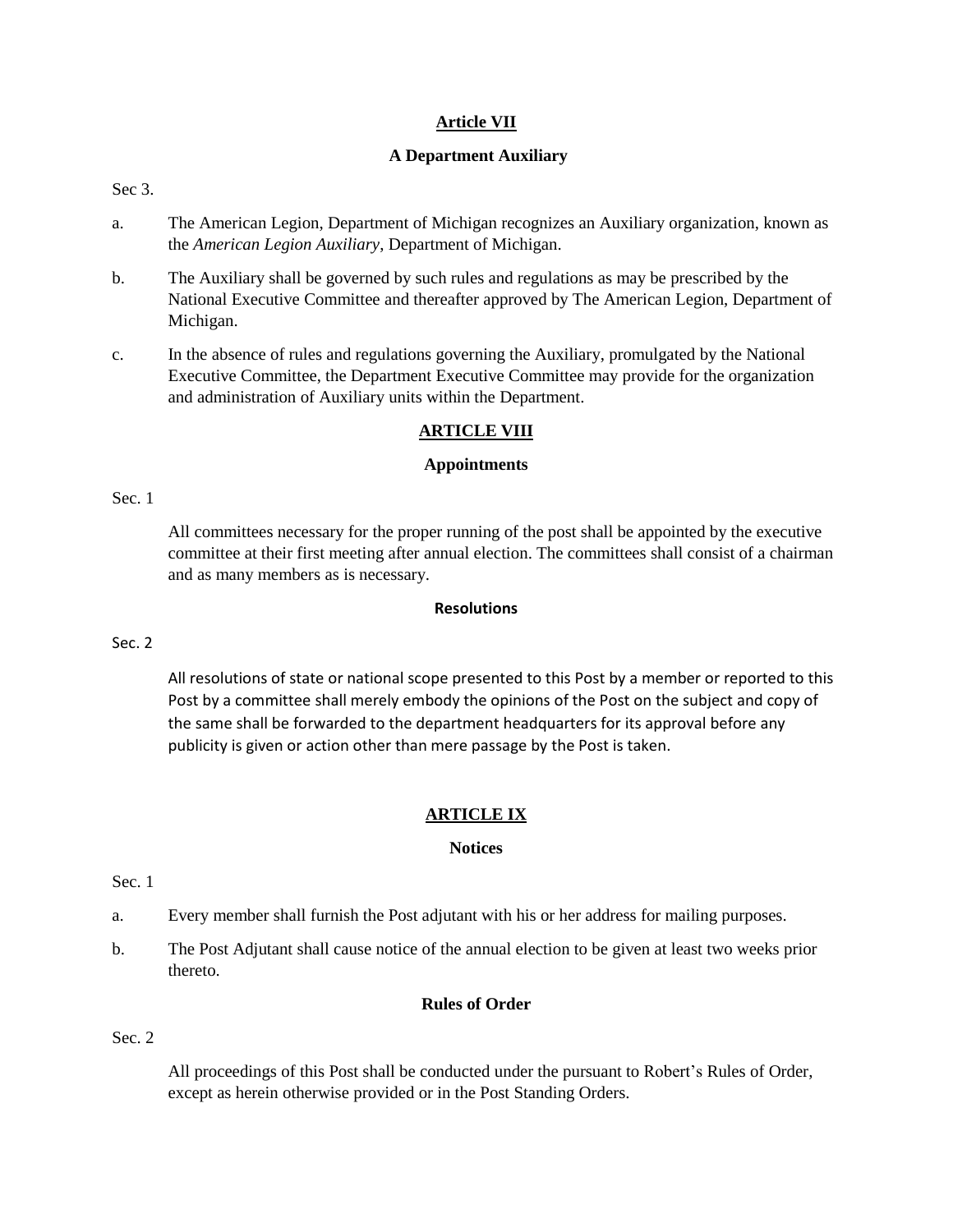## **ARTICLE X**

#### **Amendments**

## Sec. 1

These By-laws may be changed at any regular meeting of the Post by a vote of two-thirds of the members of this Post attending the such regular meeting, providing the proposed amendment shall have been given to all members at least ten days in advance of the date on which such amendment is to be voted upon, notifying said members that at such meeting a proposal to amend the By-laws is to be voted upon.

# **ARTICLE XI**

## **Standing Orders**

#### Sec. 1

- a. The Post shall maintain a set of Standing Orders to supplement these By-laws. The Standing Order can be amended at any regular meeting where a quorum of 7 members is present.
- b. The Standing Orders will include the amount of payable dues determined after the State Convention.

Approved \_\_\_\_\_\_\_\_\_\_\_\_\_\_\_\_\_\_\_\_\_\_\_\_\_\_\_\_\_\_\_\_\_\_\_

(date)